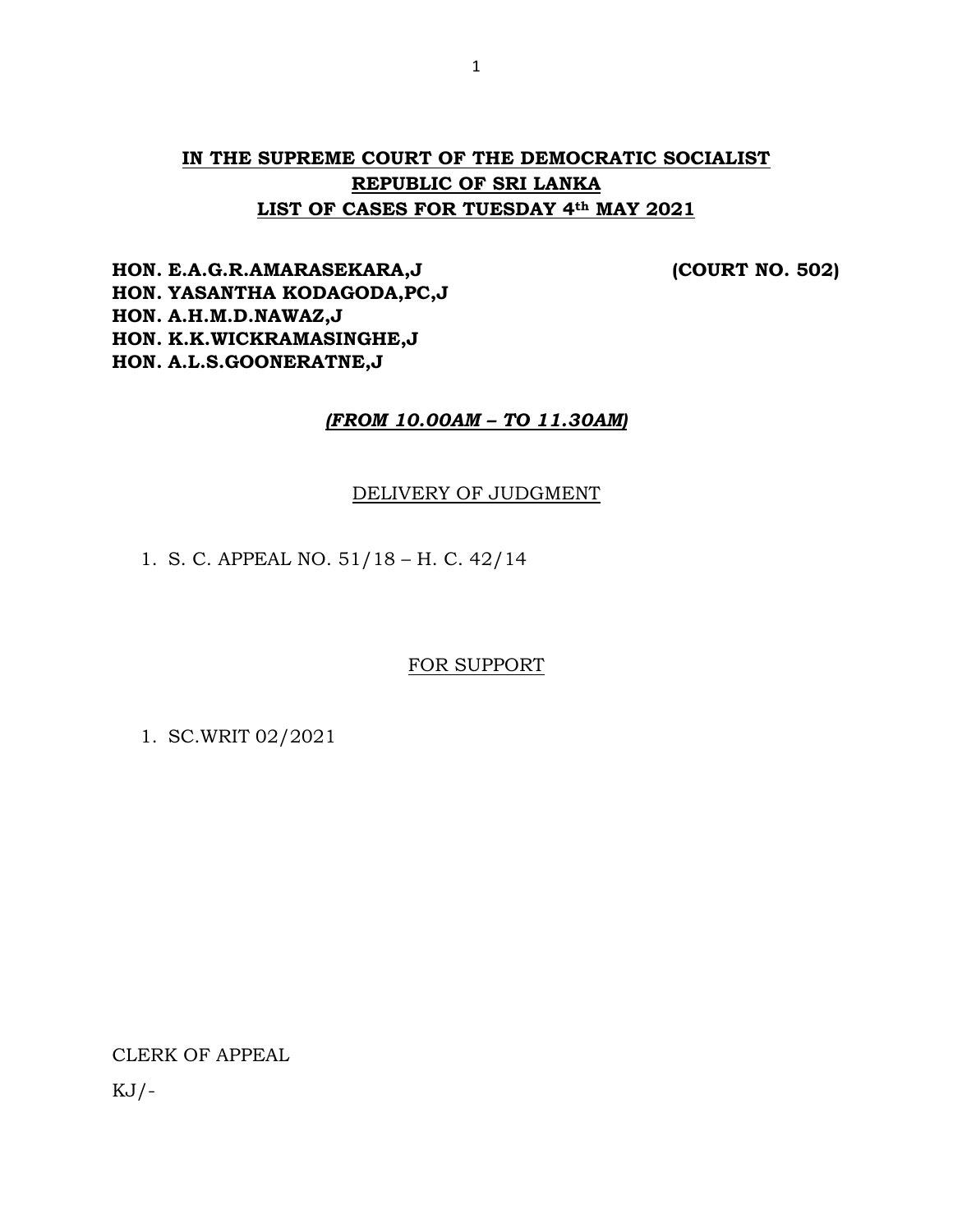# **IN THE SUPREME COURT OF THE DEMOCRATIC SOCIALIST REPUBLIC OF SRI LANKA LIST OF CASES FOR TUESDAY 4th MAY 2021**

# **HON. SISIRA J.DE ABREW,J (COURT NO. 403) HON.S. THURAIRAJA,PC,J HON.MAHINDA SAMAYAWARDHENA,J**

## *(FROM 10.00AM – TO 11.30AM)*

### DILIVERY OF JUDGMENT

1. S. C. APPEAL NO. 66/12 – H. C. C. A. NO. 01/02

## TO BE RESUMED

1. S. C. APPLICATION (F/R) NO. 357/16

## FOR SUPPORT

- 1. S. C. APPEAL NO. 180/16 H. C. C. A. NO. 34/14
- 2. S. C. APPEAL NO. 183/18 H. C. C. A. NO. 205/05
- 3. S. C. SPL. L. A. NO. 358/18– H.C. NO. 2543/18
- 4. S. C. (H. C.) C. A. L. A. NO. 363/19 H. C. C. A. NO. 16/15
- 5. S. C. APPLICATION (F/R) NO. 128/2021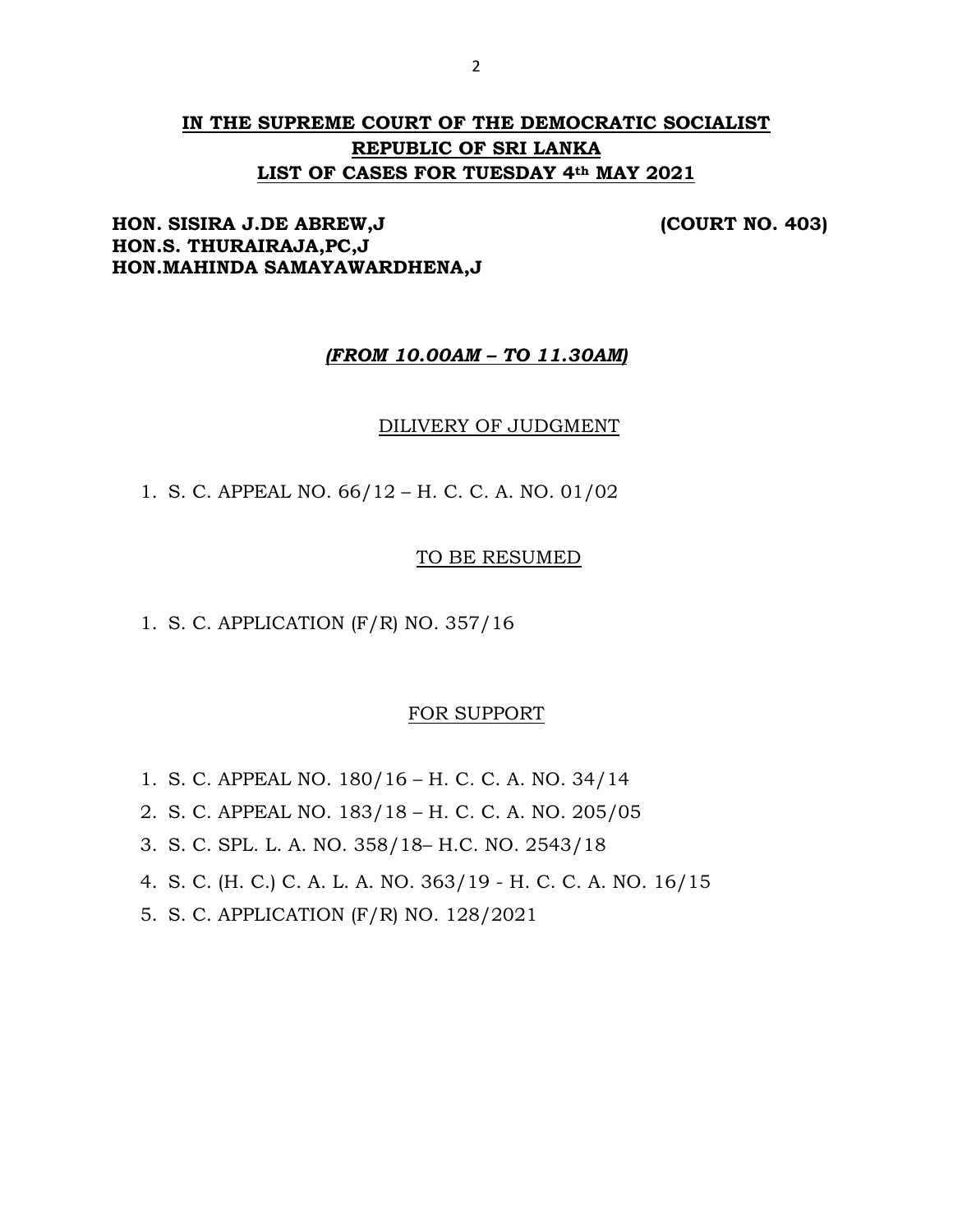# LEAVE TO PROCEED

| 1. S.C. APPLICATION (F/R) NO. 80/19 WITH 81/19 & 82/19 |  |  |  |
|--------------------------------------------------------|--|--|--|
| 2. S. C. APPLICATION (F/R) NO. 143/19                  |  |  |  |

#### FOR GRANTING OF LEAVE

- 1. S. C. SPL. L. A. NO. 351/18 C. A. NO. 65/15
- 2. S. C. (H. C.) C. A. L. A. NO. 215/19 H. C. C. A. NO. 12/18
- 3. S. C. SPL. L. A. NO. 243/19 C. A. NO. 12/16
- 4. S. C. (H. C.) C. A. L. A. NO. 273/19 H. C. C. A. NO. 02/14
- 5. S. C. SPL. L. A. NO. 374/19 C.H.C NO. 68/18
- 6. S. C. SPL. L. A. NO. 15/20 C. A. NO. 6/16

#### FOR ARGUMENT

- 1. S. C. APPLICATION (F/R) NO. 925/09 WITH 926/09 (TOP OF THE LIST)
- 2. S. C. APPEAL NO. 112/14 H. C. C. A. NO. 06/07 (TOP OF THE LIST)
- 3. S. C. APPEAL NO. 02/12 H. C. C. A. NO. 110/02
- 4. S. C. APPEAL NO. 49/13 H. C. C. A. NO. 516/08
- 5. S. C. APPEAL NO. 43/15 H. C. C. A. NO. 42/12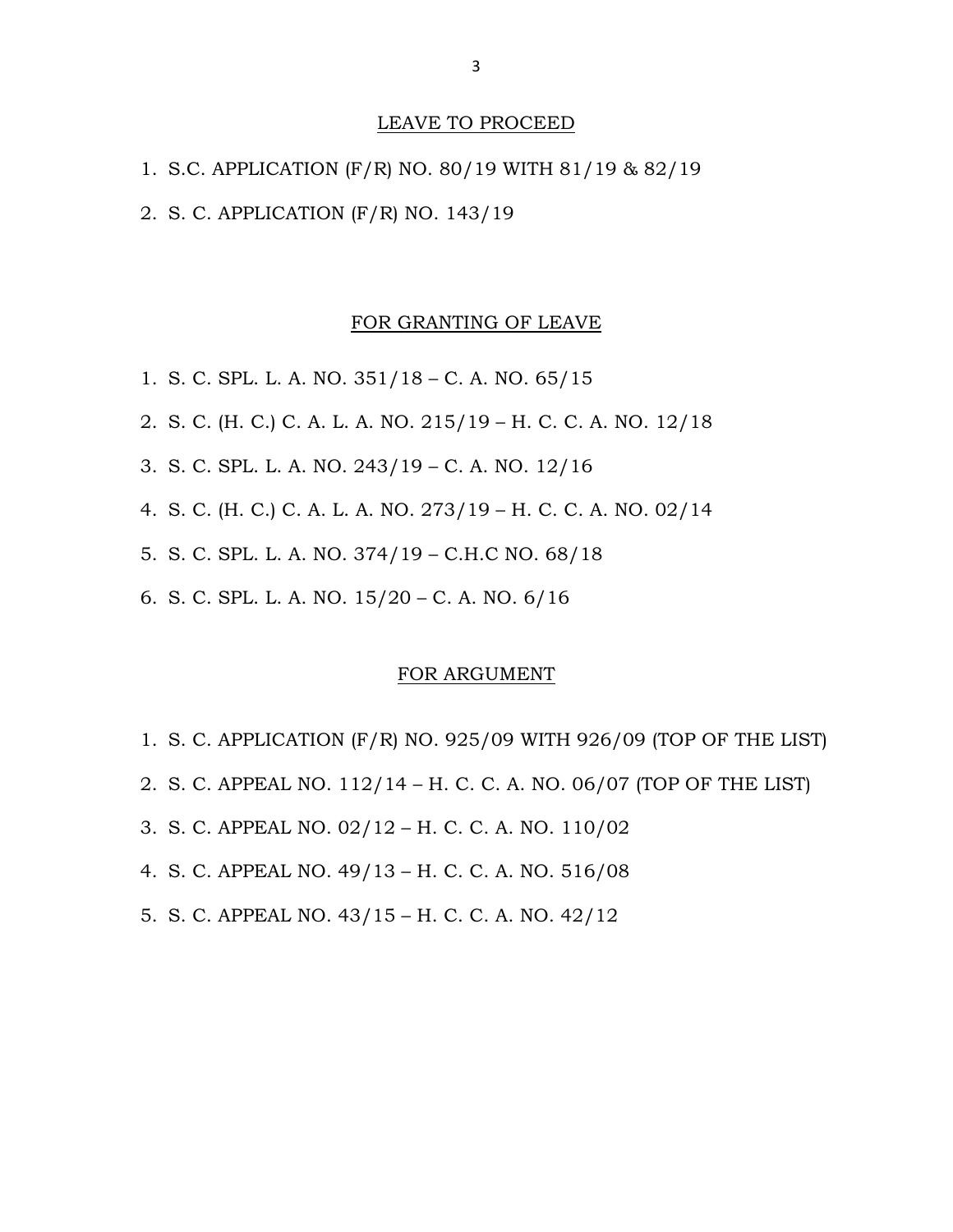## *(FROM 11.30AM – TO 12.45PM)*

#### LEAVE TO PROCEED

- 1. S. C. APPLICATION (F/R) NO. 179/19 WITH 191/09
- 2. S. C. APPLICATION (F/R) NO. 03/20 WITH 02/20
- 3. S. C. APPLICATION (F/R) NO. 169/20
- 4. S. C. APPLICATION (F/R) NO. 288/2020
- 5. S. C. APPLICATION (F/R) NO. 312/20
- 6. S. C. APPLICATION (F/R) NO. 73/2021

#### FOR GRANTING OF LEAVE

- 1. S. C. (H. C.) C. A. L. A. NO. 33/20 H. C. C. A. NO. 66/17 WITH 34/20 H.C.C.A 80/17
- 2. S. C. SPL. L. A. NO. 101/20 C. A. NO. 787/09
- 3. S. C. (H. C.) C. A. L. A. NO. 153/20 H. C. C. A. NO. 48/19
- 4. S. C. SPL. L. A. NO. 09/2021 C. A. NO. 877/10
- 5. S. C. (H. C.) C. A. L. A. NO. 14/2021 H. C. C. A. NO. 13/19
- 6. S. C. (H. C.) C. A. L. A. NO. 32/21 H. C. C. A. NO. 28/19
- 7. S. C. (H. C.) L. A. NO. 35/21 H. C (CIVIL) NO. 46/20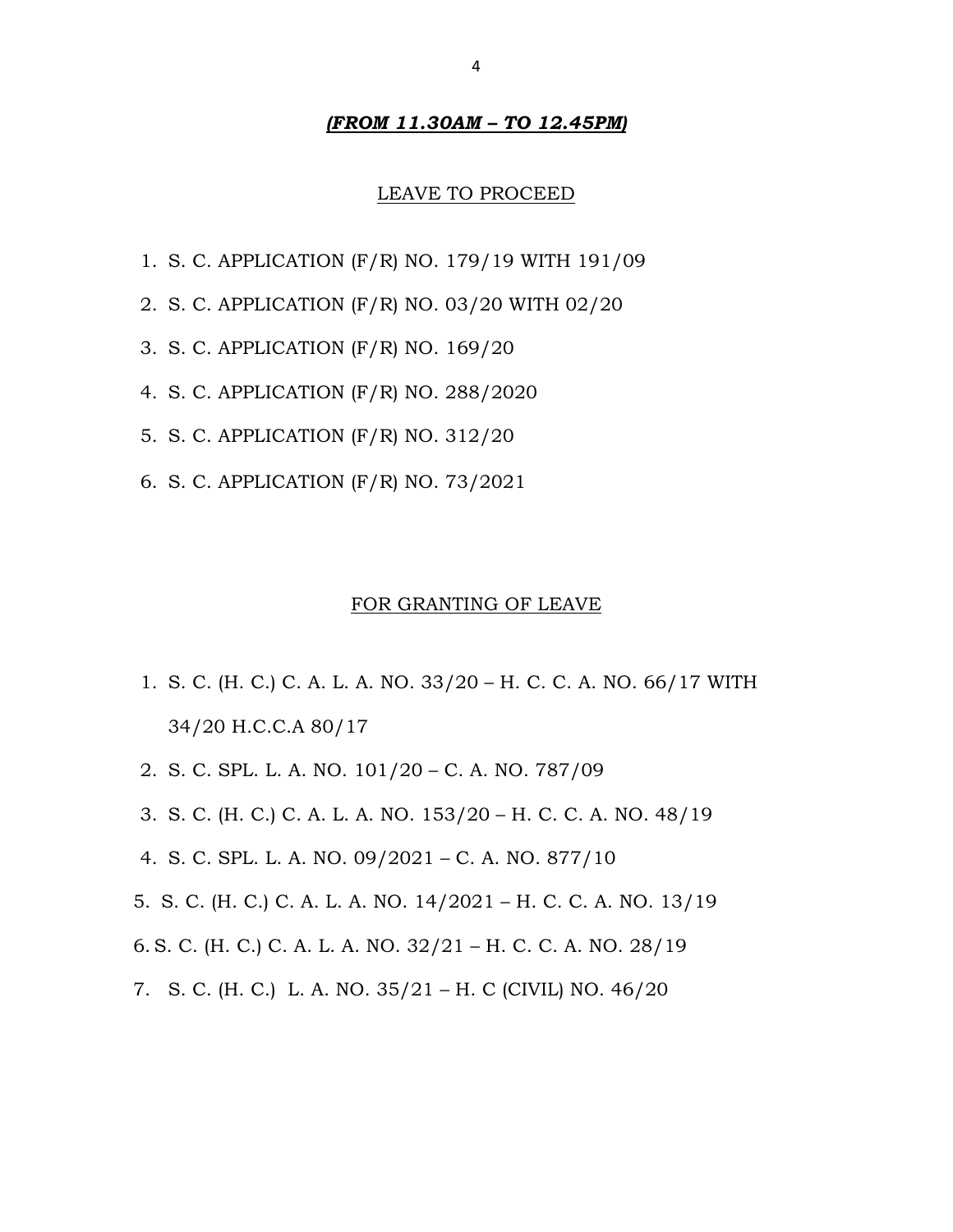# FOR ARGUMENT

- 1. S. C. APPEAL NO. 104/17 H. C. C. A. NO. 33/15 (TOP OF THE LIST)
- 2. S. C. APPLICATION (F/R) NO. 123/09
- 3. S. C. APPEAL NO. 174/15 H. C. C. A. NO. 60/04
- 4. S. C. APPLICATION (F/R) NO. 37/16
- 5. S. C. APPEAL NO. 169/16 H. C. C. A. NO. 128/05

### *(FROM 01.30PM – TO 03.00PM)*

### FOR ARGUMENT

- 1. S. C. APPEAL NO. 201/16 H. C. C. A. NO. 17/13
- 2. S. C. APPLICATION (F/R) NO. 389/17
- 3. S. C. APPEAL NO. 187/18 H. C. M.C. A. NO. 10/18
- 4. S. C. APPEAL NO. 27/19 H. C. NO. 48/08
- 5. S. C. APPEAL NO. 68/19 H. C. NO. 31/15

# CLERK OF APPEAL

KJ/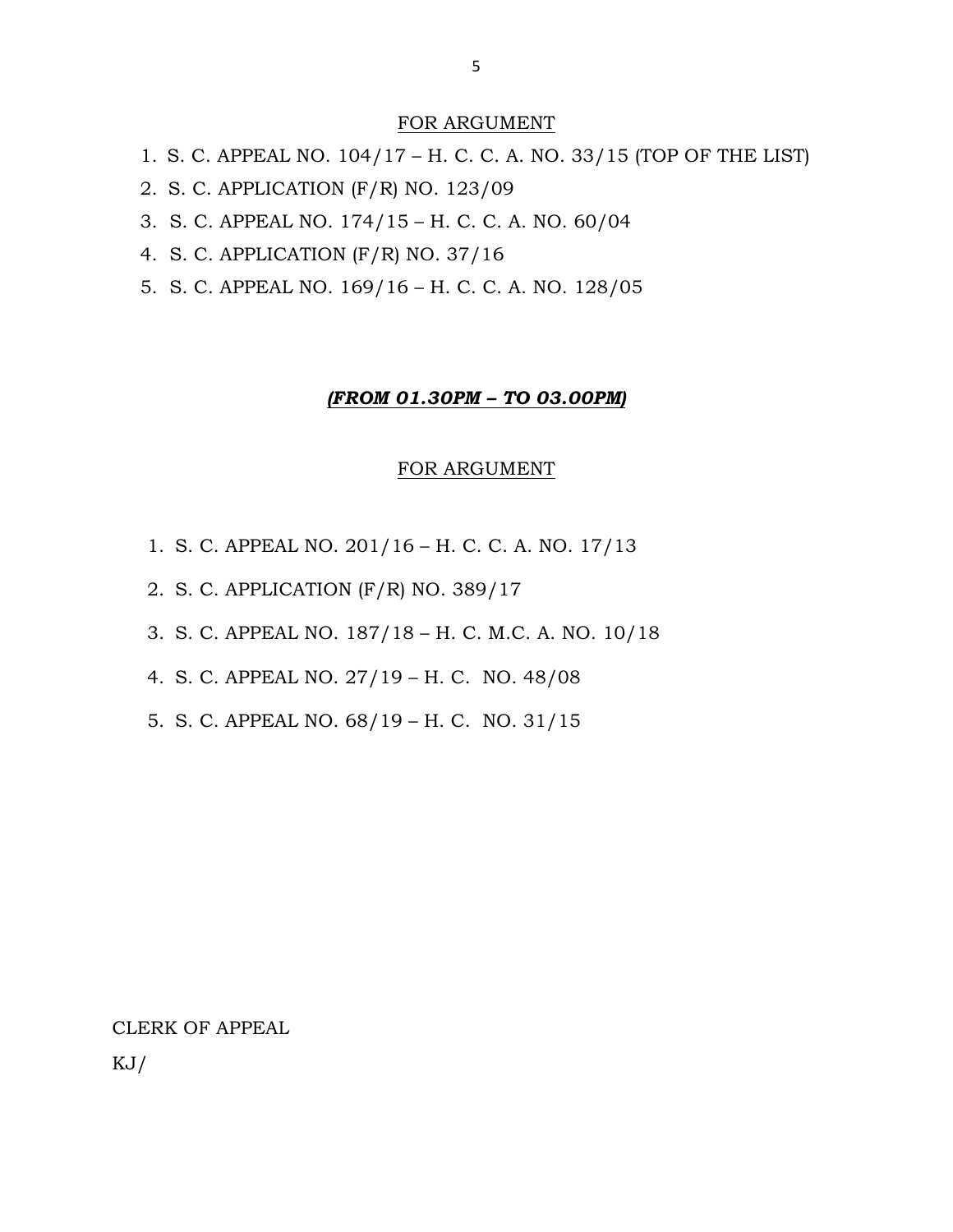# **IN THE SUPREME COURT OF THE DEMOCRATIC SOCIALIST REPUBLIC OF SRI LANKA LIST OF CASES FOR TUESDAY 4th MAY 2021**

# **HON. L.T.B. DEHIDENIYA,J (COURT NO. 404) HON.P.PADMAN SURASENA,J HON.ACHALA WENGAPPULI,J**

## *(FROM 10.00AM – TO 11.30AM)*

#### FOR SUPPORT

- 1. S.C. CONTEMPT 5/18
- 2. S.C.WRIT 7/19

#### LEAVE TO PROCEED

- 1. S. C. APPLICATION (F/R) NO. 388/19
- 2. S. C. APPLICATION (F/R) NO. 142/20

## FOR GRANTING OF LEAVE

- 1. S. C. SPL. L. A. NO. 274/18– C. A. NO. 101/18
- 2. S. C. SPL. L. A. NO. 342/18 WITH 343/18,113/20 CA9/17,5/17,02/14
- 3. S. C. SPL. L. A. NO. 417/18 WITH S.P.L.L.A 267/18 CA 59/15,CA 13/16 WITH APPEAL 139/19
- 4. S. C. SPL. L. A. NO. 73/19– C. A. NO. 54/03
- 5. S. C. (H. C.) L. A. NO. 87/19 C.H.C. NO. 658/19
- 6. S. C. (H. C.) C. A. L. A. NO. 89/19 H. C. C. A. NO. 318/10
- 7. S. C. (H. C.) C. A. L. A. NO. 343/19 H. C. C. A. NO. 82/17
- 8. S. C. SPL. L. A. NO. 390/19– C. A. NO. 111/12
- 9. S. C. SPL. L. A. NO. 445/19– H.C.R.A. NO. 71/19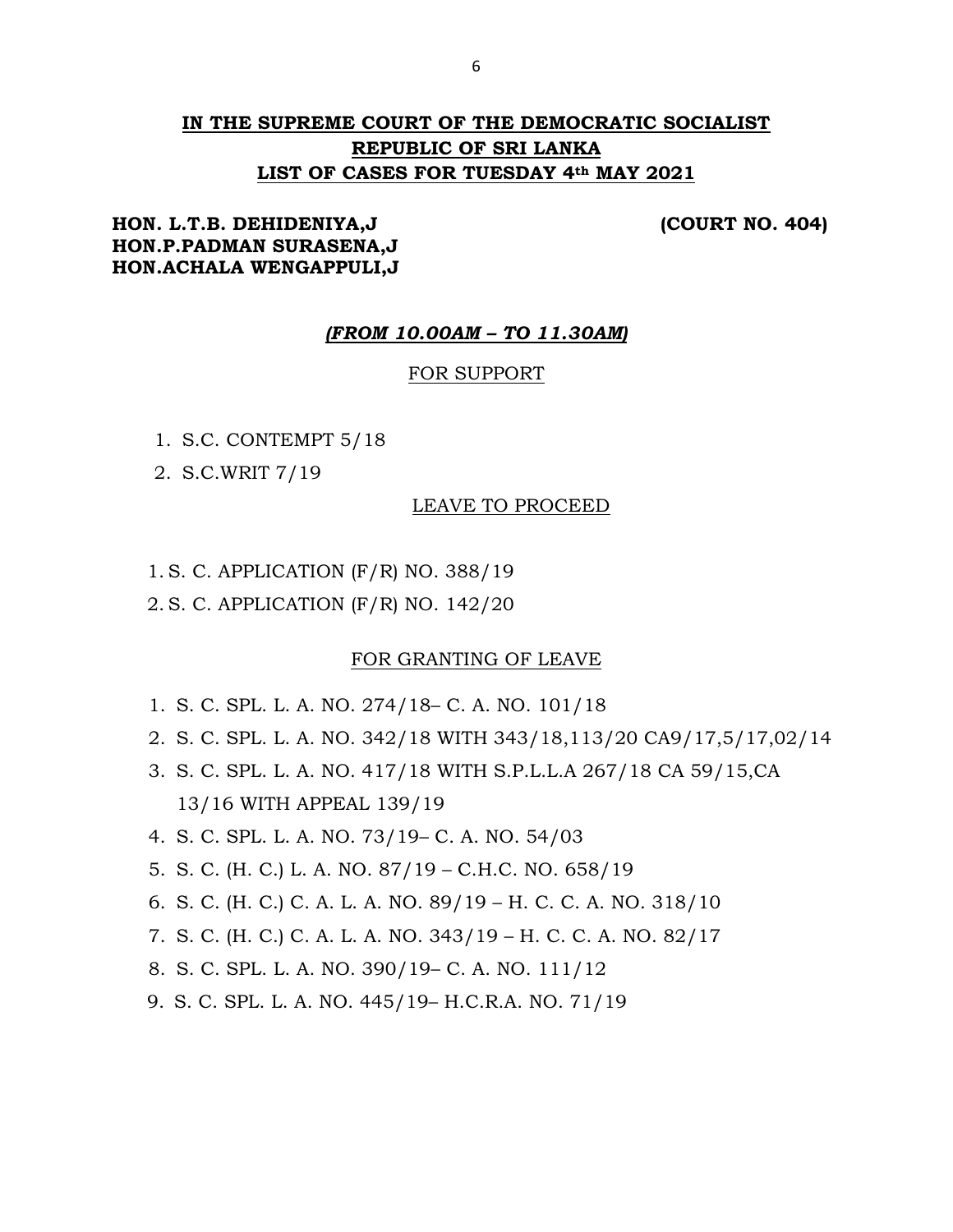#### FOR ARGUMENT

1. S. C. APPEAL NO. 151/14 – H.C.C. A. NO. 107/99 (TOP OF THE LIST) 2. S. C. APPEAL NO. 199/16 –H.C. C. A. NO. 384/15 (TOP OF THE LIST) 3. C.H.C. NO 54/14 – H.C.(CIVIL) NO. 242/06 4. S. C. APPEAL NO. 180/15 - C. A. NO. 250/96 5. S. C. APPEAL NO. 139/19 –C. A. NO. 266/17

#### *(FROM 11.30AM – TO 12.45PM)*

#### LEAVE TO PROCEED

- 1. S. C. APPLICATION (F/R) NO. 258/2020
- 2. S. C. APPLICATION (F/R) NO. 80/2021
- 3. S. C. APPLICATION (F/R) NO. 87/2021
- 4. S. C. APPLICATION (F/R) NO. 97/2021

#### FOR GRANTING OF LEAVE

1. S. C. (H. C.) L. A. NO. 84/20 – H.C.A.L.T NO. 05/19 2. S. C. (H. C.) C.A.L. A. NO. 151/2020 – H.C.C.A. NO. 06/19 3. S. C. (H. C.) C.A.L. A. NO. 189/2020 – H.C.C.A. NO. 23/11 4. S. C. (H. C.) C.A.L. A. NO. 297/2020 – H.C.C.A NO. 19/18 5. S. C. (H. C.) C.A.L. A. NO. 301/20 – H.C.C.A. NO. 42/19 6. S. C. (H. C.) C.A.L. A. NO. 313/2020 – H.C.C.A. NO. 25/20 7. S. C. (H. C.) C.A.L. A. NO. 13/21 – H.C.C.A. NO. 139/11